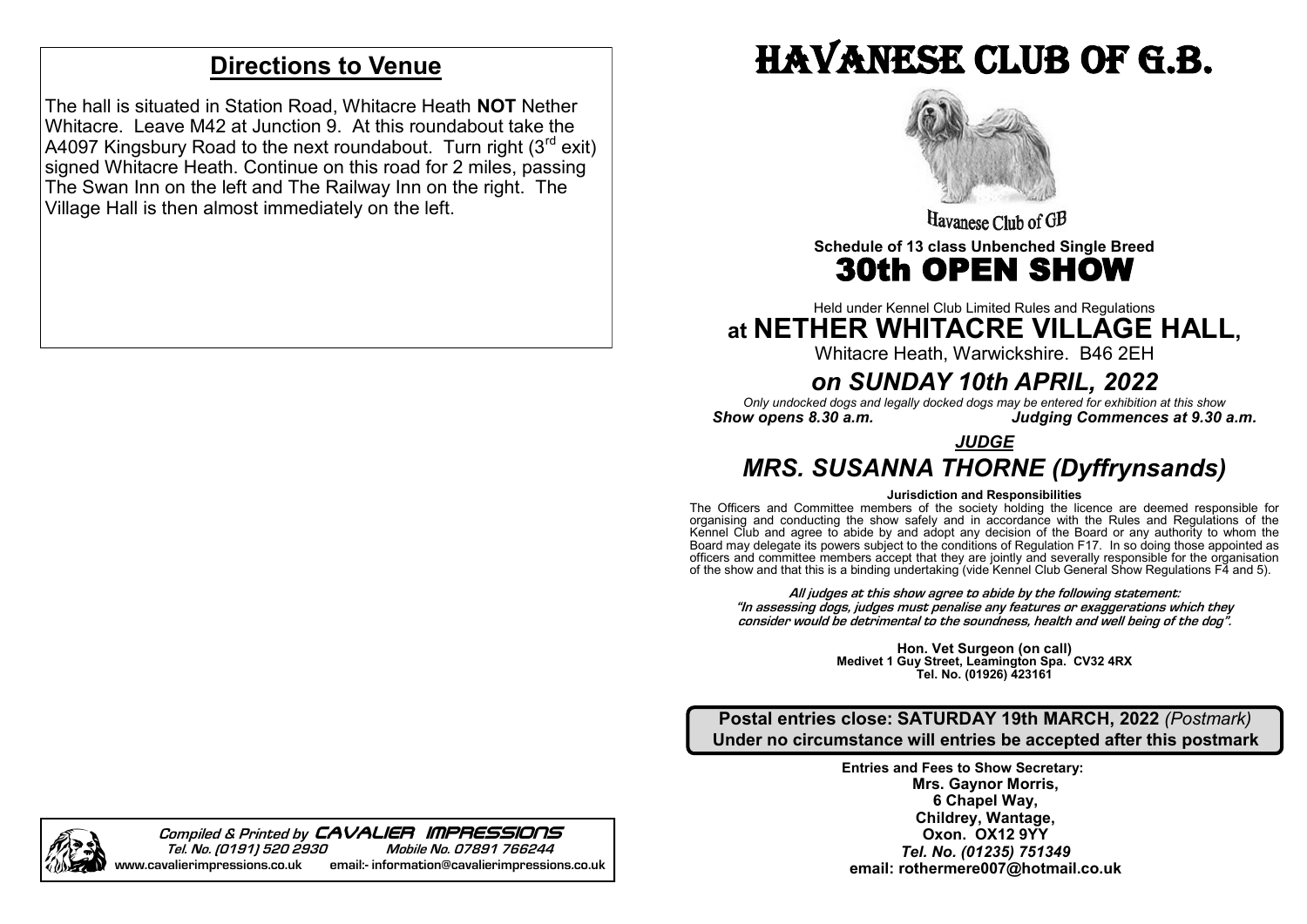## **THE HAVANESE CLUB OF G.B.**

#### **OFFICERS & COMMITTEE**

**President: Diane Mottram Chairman: Wayne Morris Vice Chairman: Lee Miles Secretary: Gaynor Morris Treasurer: Cath Muscroft Secretary: Gaynor Morris** 

> **COMMITTEE** Dr. A. Akkad, D. Bunting, B. Bunting, Rebecca Goddard, Lesa Miles, Ms D. McCallum, Lucy Mottram, S. Thorne.

> > SHOW MANAGER: Mr. LEE MILES

#### **ROSETTES**

BEST IN SHOW - RESERVE BEST IN SHOW - BEST OPPOSITE SEX IN SHOW BEST PUPPY IN SHOW - RESERVE BEST PUPPY IN SHOW BEST VETERAN IN SHOW - RESERVE BEST VETERAN IN SHOW 1st to VHC in all classes

Donations towards rosettes will be acknowledged in the catalogue

#### **JUDGES PROFILE - Mrs. Susanna Thorne**

Firstly may I thank the officers and committee of the Havanese club of GB for inviting me to judge the clubs open show, it is a huge honour which I am very grateful for.

I have been involved with the Havanese for 13 years and came across this special little dog purely by accident. My first Havanese was my beautiful girl Roxy, she came into my life and I have been smitten ever since.

There isn't a day goes by when they don't make me laugh at their antics and tug at my heart strings with their unconditional love, definitely a breed I will have forever.

#### **COVID-19 SAFE GUIDELINES**

**The Society will ensure to the best of its ability that the event is run to Covid Safe guidelines. It is your responsibility to ensure you comply with national and local restrictions including advice given about non-essential travel in and out of locally affected regions (which must not be ignored) – in the interests of the safety of all participants this may give rise to a short notice refusal of entry at the society's discretion. The Kennel Club will respect the society's exercise of its discretion.**

**If a competitor, or anyone in their household, has Covid-19 related symptoms or has tested positive for Covid-19 they must isolate in line with Government advice [www.nhs.uk/conditions/coronavirus](http://www.nhs.uk/conditions/coronavirus-covid-19/self-isolation-and-treatment/when-to-self-isolate-and-what-to-do/)-covid-19/self-isolation-and-treatment/when-to-self[isolate](http://www.nhs.uk/conditions/coronavirus-covid-19/self-isolation-and-treatment/when-to-self-isolate-and-what-to-do/)-and-what-to-do/**

*The competitor must NOT attend the event*

#### **SECURITY AT SHOWS**

In light of recent events the Kennel Club would like to issue a reminder to all societies of the importance of security at dog shows. The Kennel Club understand that due to the nature of dog shows and the quantity of paraphernalia exhibitors bring, it would be extremely difficult for show organisers to take on the issue of security alone, therefore we would re-iterated the advice being given by the Police and security services, that everyone in the UK should remain vigilant and this applies to those organising and taking part in dog shows.

The importance of exhibitors feeling that they and their dogs are safe when attending a show cannot be underestimated. We would therefore remind you of the importance of the need for show organisers and exhibitors to remain mindful of potential dangers and that all visitors to shows generally need to be vigilant and alert. Furthermore the society provide robust notification informing exhibitors of where to report to should they see anything suspicious or of concern, and the evacuation procedures in place.

In view of the above, should you see anything suspicious or of concern, please alert the Show Manager, and/ or the Show Secretary immediately. If it is a package or bag you are concerned about, please do NOT attempt to move it or examine it yourself.

Should it be necessary for the hall to be evacuated, please remember that evacuation should be carried out as speedily but as safely carried out as possible, as in the case of a fire. It is important that you do not block the exit routes with cages or bags. Please follow any instructions given to you by the Show Management regarding evacuation procedures.

#### **DATES FOR YOUR DIARY**

BAD day to be held after the Open Show on 10th April for further details please contact Andrea andrea.akkad@doctors.ork.uk

CHAMPIONSHIP SHOW

23rd October, 2022

#### **DOGS IN VEHICLES ON HOT DAYS PLEASE NOTE REMEDIAL ACTION WILL BE TAKEN IMMEDIATELY IN THE EVENT OF DOGS BEING FOUND IN A DISTRESSED CONDITION**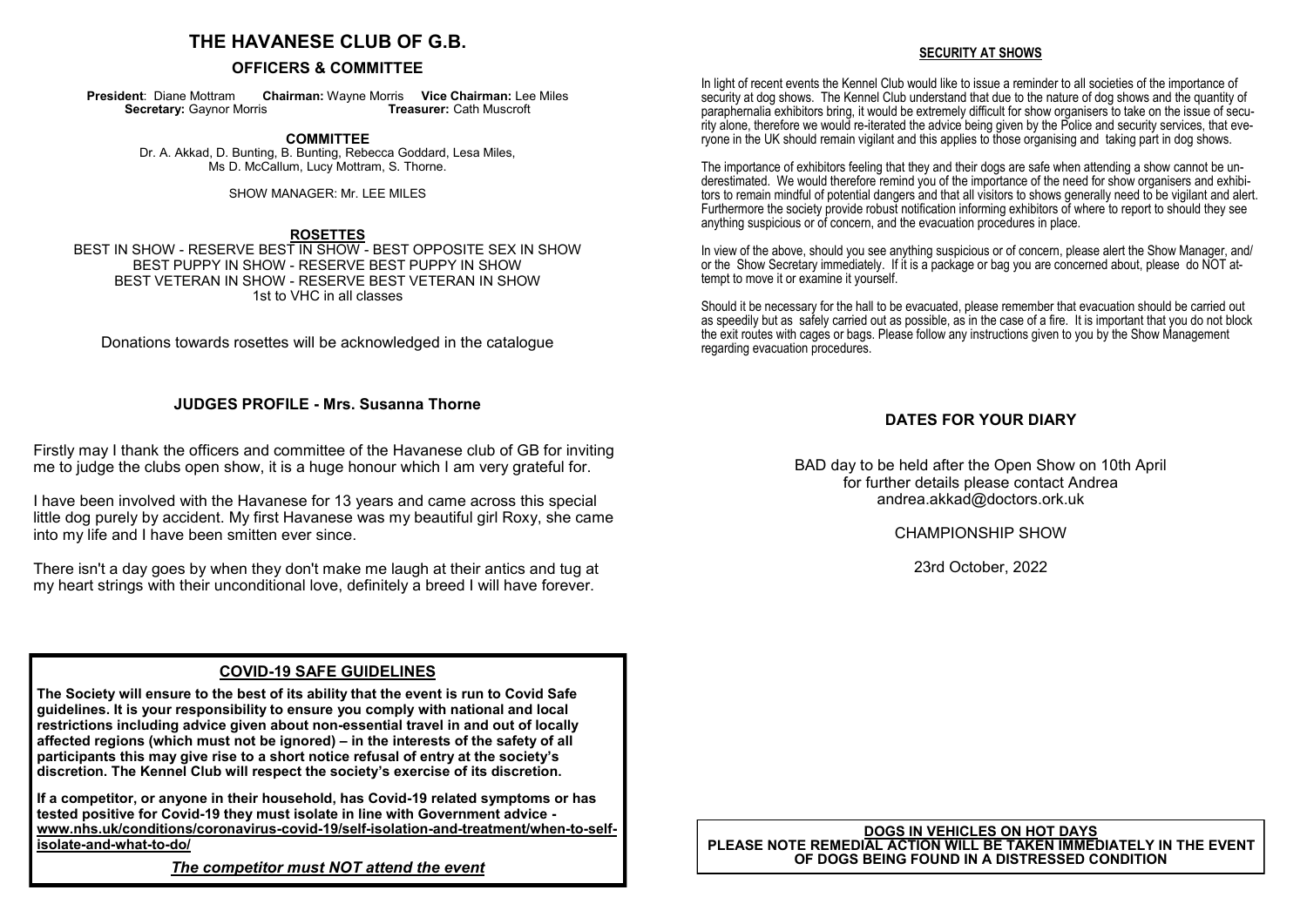- 22. The committee or the secretary will be empowered to exclude any dog which is not in a fit state for exhibition from disease, vice or any other causes whatsoever, and to cause its removal should any symptoms exhibit themselves from the show.
- 23. The Havanese Club cannot accept liability for loss or damage to exhibitors property.<br>24 Any owner, exhibitor or hander or other person in charge of a dog is required to remo
- 24. Any owner, exhibitor or hander or other person in charge of a dog is required to remove immediately any fouling caused by their dog(s) and/or any grooming waste at any kennel club licensed show within the licensed venue and within the environs of that event including car and caravan parks and approaches.
- 25. The owner, exhibitor, handler or other person in charge of a dog at a kennel club licensed event must at all time ensure that the dog is kept under proper control whilst at the licensed venue and within the environs of that event including car and caravan parks and approaches.
- 26. A dog may be disqualified by the general committee from any award, whether an objection has been lodged or not, if proved amongst other things to have been registered and recorded as having bred by the scheduled judge. This shall not apply to a judge appointed in an emergency.
- 27. Every exhibitor shall ensure that whilst the dog has been exhibited its handler shall display the correct ring number.

#### **REGULATIONS FOR THE PREPARATION OF DOGSFOR EXHIBITION F (B)**

1. These Regulations must be observed when a dog is prepared for exhibition and/or exhibited at any Kennel Club Licensed event. Objections may be referred to the General Committee for disciplinary action under these Show Regulations and/or for disciplinary action under Kennel Club Rule A411 a) A dog found to have been exhibited in breach of these Regulations will automatically be disqualified from exhibition at the show and from any award gained there at.

b) Unless the exhibitor provides a satisfactory explanation for the dog being exhibited in breach of these Regulations then he/she may be subject to further penalties of either a fine or as listed under Rule A11.

- 2. a) No substance which alters the natural colour, texture or body of the coat may be present in the dog's coat for any purpose at any time during the show. No substance which alters the natural colour of any external part of the dog may by present on the dog for any purpose at any time during the show.
	- b) Any other substance (other than water) which may be used in the preparation of a dog for exhibition must not be allowed to remain in the coat or on any other part of the dog at the time of exhibition.
- 3. No act or operation which alters the natural conformation of a dog or any part
	- thereof may be performed except:
		- a) Operations certified to the satisfaction of the General Committee.
		- b) The removal of dew claws of any breed.
		- c) Operations to prevent breeding provided that such operations are notified to the Kennel Club before neutered dogs are shown.
	- Nor must anything be done calculated to in the opinion of the General Committee to deceive.
- 4. The General Committee without previous notice may order an examination of any dog or dogs at any Show. Any examination thus ordered will be made by a person having executive authority who shall have a written directive from the Kennel Club in their possession. Samples may be taken for further examination and analysis.
- 5. An individual has the right to lodge an objection to a dog only if he/she is the owner or handler of a dog competing in the same breed or class. An objection may, however, be lodged by an official of the Show or by anyone so deputed by the Kennel Club. It will be the responsibility of the individual who lodges the objection or the official (as appropriate) to substantiate the grounds for the objection. The Kennel Club will substantiate the grounds for an objection made on its behalf.
- 6. Any objection by an individual related to an infringement of these regulations must be made in writing to the Show Secretary at his/her office before the close of the Show & the individual must produce evidence of identity at the time of lodging the complaint.

#### **PRIVACY & DATA PROTECTION**

Data Protection – Your privacy is important and personal data is held in accordance with our Privacy Notice which is available upon request from the Secretary.

### **JUDGE**

## **MRS. SUSANNA THORNE (Dyffrynsands)**

### CLASSIFICATION

- 
- 
- 
- 
- 
- 
- 1. Puppy Dog 7. Puppy Bitch
- 2. Junior Dog 8. Junior Bitch
- 3. Post Graduate Dog 9. Post Graduate Bitch
- 4. Limit Dog 10. Limit Bitch
- 5. Open Dog 11. Open Bitch
- 6. Veteran Dog 12. Veteran Bitch
	- 13. The Paloma Stakes Class

#### **BEST IN SHOW, RESERVE BEST IN SHOW, BEST OPPOSITE SEX IN SHOW, BEST PUPPY IN SHOW, RESERVE BEST PUPPY IN SHOW, BEST VETERAN IN SHOW, RESERVE BEST VETERAN IN SHOW.**

### **ENTRY FEES**

**MEMBERS:** First entry £6.00 per dog, subsequent entries £3.00 same dog

**NON MEMBERS:** First entry £10.00 per dog, subsequent entries £3.00 same dog

## **Not for Competition** £3.00 (see rule 18)

Puppies aged between 4 and 6 months may be entered not for competition. (full details must be given on entry form) No dog under the age of 4 months is permitted at the show.

**Catalogues** ~ £3.00 prepaid with entries only **(non available to purchase on the day)**  (Persons requiring a catalogue posting after the show, please include a SAE)

#### PLEASE MAKE ALL CHEQUES PAYABLE TO **THE HAVANESE CLUB OF G.B. Please note a fee of £10.00 will be charged for any dishonoured cheques**

**Homemade Refreshments**  Various rolls, cakes, tea, coffee and squash at reasonable prices.